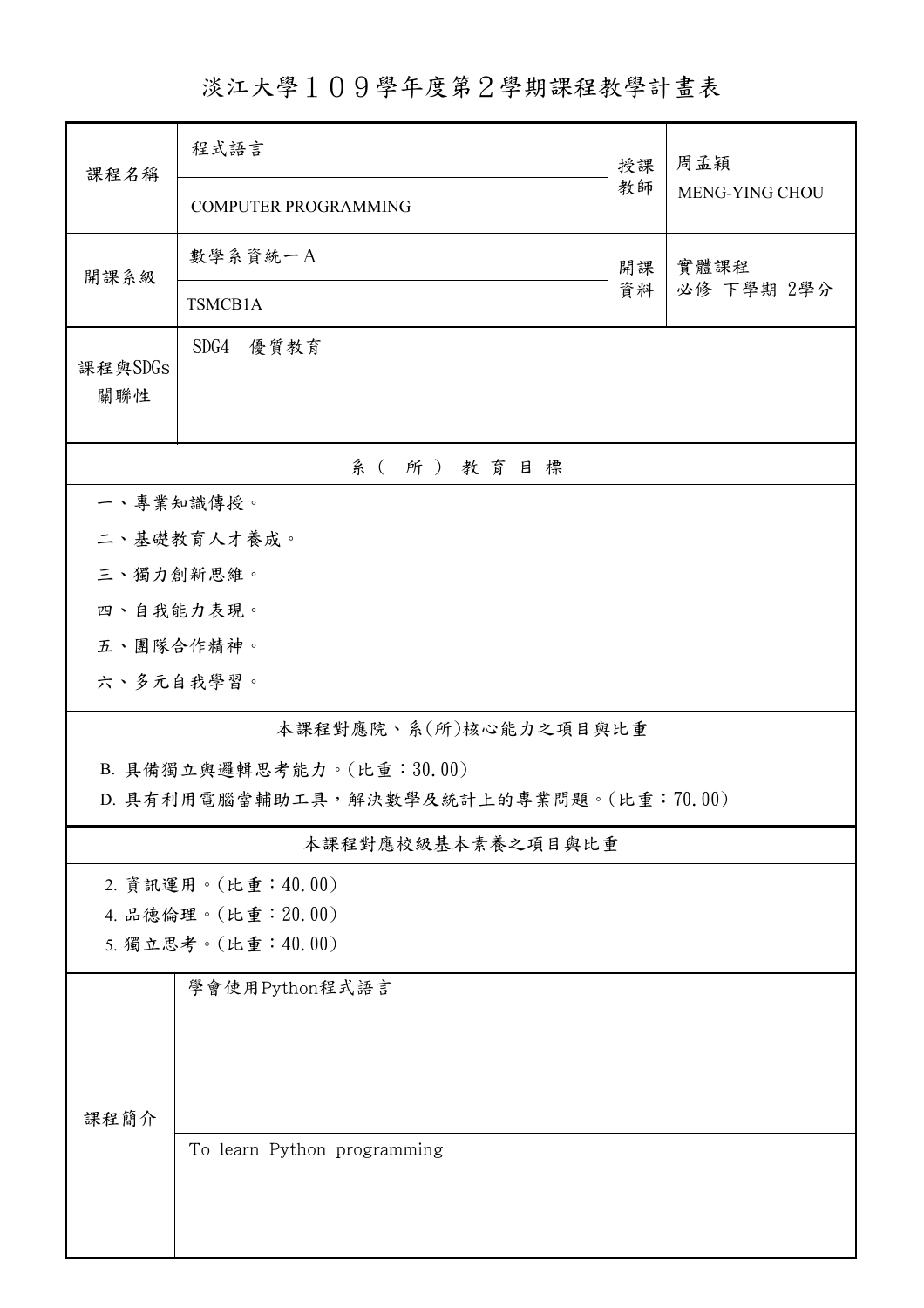## 本課程教學目標與認知、情意、技能目標之對應

將課程教學目標分別對應「認知(Cognitive)」、「情意(Affective)」與「技能(Psychomotor)」 的各目標類型。

一、認知(Cognitive):著重在該科目的事實、概念、程序、後設認知等各類知識之學習。

二、情意(Affective):著重在該科目的興趣、倫理、態度、信念、價值觀等之學習。

三、技能(Psychomotor):著重在該科目的肢體動作或技術操作之學習。

| 序<br>號         | 教學目標(中文)                     |                                             |     | 教學目標(英文)                                                                                                                                    |          |  |  |  |
|----------------|------------------------------|---------------------------------------------|-----|---------------------------------------------------------------------------------------------------------------------------------------------|----------|--|--|--|
| $\mathbf{1}$   | 導向程式設計。                      |                                             |     | 學習Python語法的矩陣導向程式設 To learn the array-oriented programming, strings,<br>計、字串、檔案與異常處裡、物件  files and exceptions, object-oriented programming. |          |  |  |  |
|                | 教學目標之目標類型、核心能力、基本素養教學方法與評量方式 |                                             |     |                                                                                                                                             |          |  |  |  |
| 序號             | 目標類型                         | 院、系 $(\text{m})$<br>核心能力   基本素養             | 校級  | 教學方法                                                                                                                                        | 評量方式     |  |  |  |
| 1              | 認知                           | <b>BD</b>                                   | 245 | 講述、實作                                                                                                                                       | 測驗、作業、出席 |  |  |  |
|                | 授課進度表                        |                                             |     |                                                                                                                                             |          |  |  |  |
| 週次             | 日期起訖                         | 內 容 (Subject/Topics)                        |     |                                                                                                                                             | 備註       |  |  |  |
| 1              | $110/02/22$ ~<br>110/02/28   | $array-oriented programming with NumPy (1)$ |     |                                                                                                                                             |          |  |  |  |
| $\overline{c}$ | $110/03/01$ ~<br>110/03/07   | $array-oriented programming with NumPy (2)$ |     |                                                                                                                                             |          |  |  |  |
| 3              | $110/03/08$ ~<br>110/03/14   | $array-oriented programming with NumPy(3)$  |     |                                                                                                                                             |          |  |  |  |
| 4              | $110/03/15$ ~<br>110/03/21   | array-oriented programming with NumPy $(4)$ |     |                                                                                                                                             |          |  |  |  |
| 5              | $110/03/22$ ~<br>110/03/28   | strings: a deeper look $(1)$                |     |                                                                                                                                             |          |  |  |  |
| 6              | $110/03/29$ ~<br>110/04/04   | 教學行政觀摩週 (不上課)                               |     |                                                                                                                                             |          |  |  |  |
| 7              | $110/04/05$ ~<br>110/04/11   | strings: a deeper look $(2)$                |     |                                                                                                                                             |          |  |  |  |
| 8              | $110/04/12$ ~<br>110/04/18   | strings: a deeper look (3)                  |     |                                                                                                                                             |          |  |  |  |
| 9              | $110/04/19$ ~<br>110/04/25   | 期中上機考試                                      |     |                                                                                                                                             |          |  |  |  |
| 10             | $110/04/26$ ~<br>110/05/02   | 期中考試週                                       |     |                                                                                                                                             |          |  |  |  |
| 11             | $110/05/03$ ~<br>110/05/09   | strings: a deeper look $(4)$                |     |                                                                                                                                             |          |  |  |  |
| 12             | $110/05/10$ ~<br>110/05/16   | files and exceptions $(1)$                  |     |                                                                                                                                             |          |  |  |  |
| 13             | $110/05/17$ ~<br>110/05/23   | files and exceptions (2)                    |     |                                                                                                                                             |          |  |  |  |
| 14             | $110/05/24$ ~<br>110/05/30   | files and exceptions (3)                    |     |                                                                                                                                             |          |  |  |  |